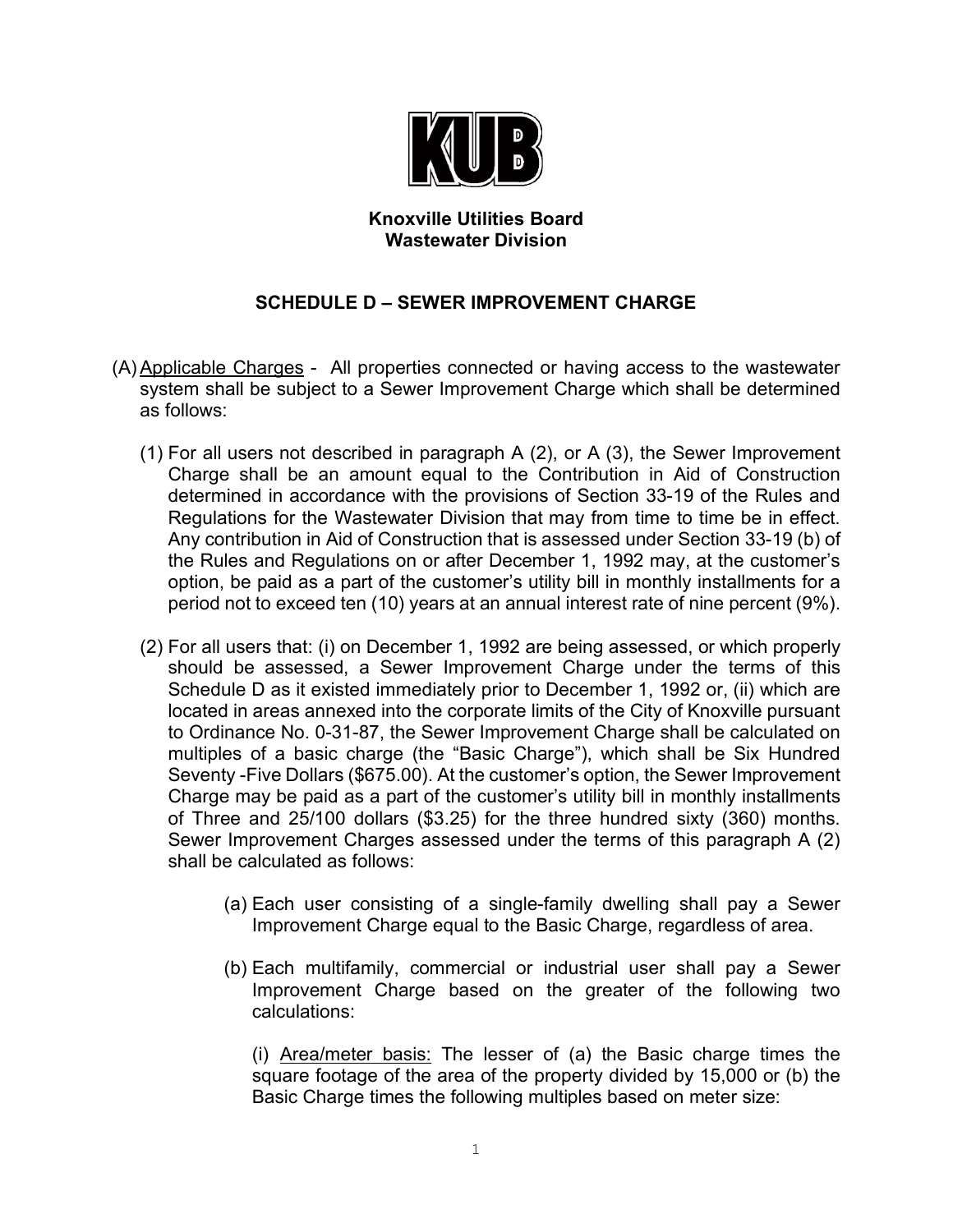| Meter Size                                       | <b>Multiple</b> |
|--------------------------------------------------|-----------------|
|                                                  |                 |
|                                                  |                 |
|                                                  |                 |
|                                                  |                 |
|                                                  |                 |
|                                                  |                 |
|                                                  |                 |
|                                                  |                 |
| 8"                                               |                 |
| 10"                                              |                 |
| and the contract of $\sim$ 155 $^{\circ}$<br>12" |                 |
|                                                  |                 |

\* If a user is served by more than one meter, the multiple used shall be the sum of the multiple computed on each meter.

> (ii) Frontage Basis – the Basic Charge times the total frontage of the property measured in feet at the building line parallel to the street along which the property lies for the greater distance divided by 100.

- (c) For service to users located entirely or partly outside the corporate limits of the City of Knoxville, the Sewer Improvement Charge imposed under this paragraph A  $(2)$  shall be one and one-half  $(1-1/2)$  times the above schedule of charges.
- (d) Any user charged a Sewer Improvement Charge under this paragraph A (2) that reconnects to the Wastewater system on or after December 1, 1992 because of a change in the level or character of the user's wastewater service shall upon such reconnection be subject to the Sewer Improvement Charge calculated under paragraph A (1) hereof.
- (3) For all property located in a Transfer Area, that is subject to a Fee Agreement, the user shall be subject to a Sewer Improvement Charge equal in amount to the payments that would have been owed under the Fee Agreement for the affected property, assuming the Fee Agreement remained in effect for its duration, adjusted in accordance with KUB's policies for any additional property users as permitted under the Fee Agreement, less a credit for any payments actually paid to KUB under the Fee Agreement. Except as otherwise provided herein, Sewer Improvement Charges assessed under this paragraph A (3) shall be paid on the same terms provided in the Fee Agreement for the affected property. As used herein" (i) the term "Transfer Area" shall mean an area: (a) that was previously provided wastewater service by a municipal utility (other than KUB) or a utility district, and (b) with respect to which KUB acquired or otherwise succeeded to the right to provide wastewater service; and (ii) the term "Fee Agreement" shall mean a contract or other agreement entered into between the owner or other user of a tract of property and a municipal utility (other than KUB) or a utility district, by the